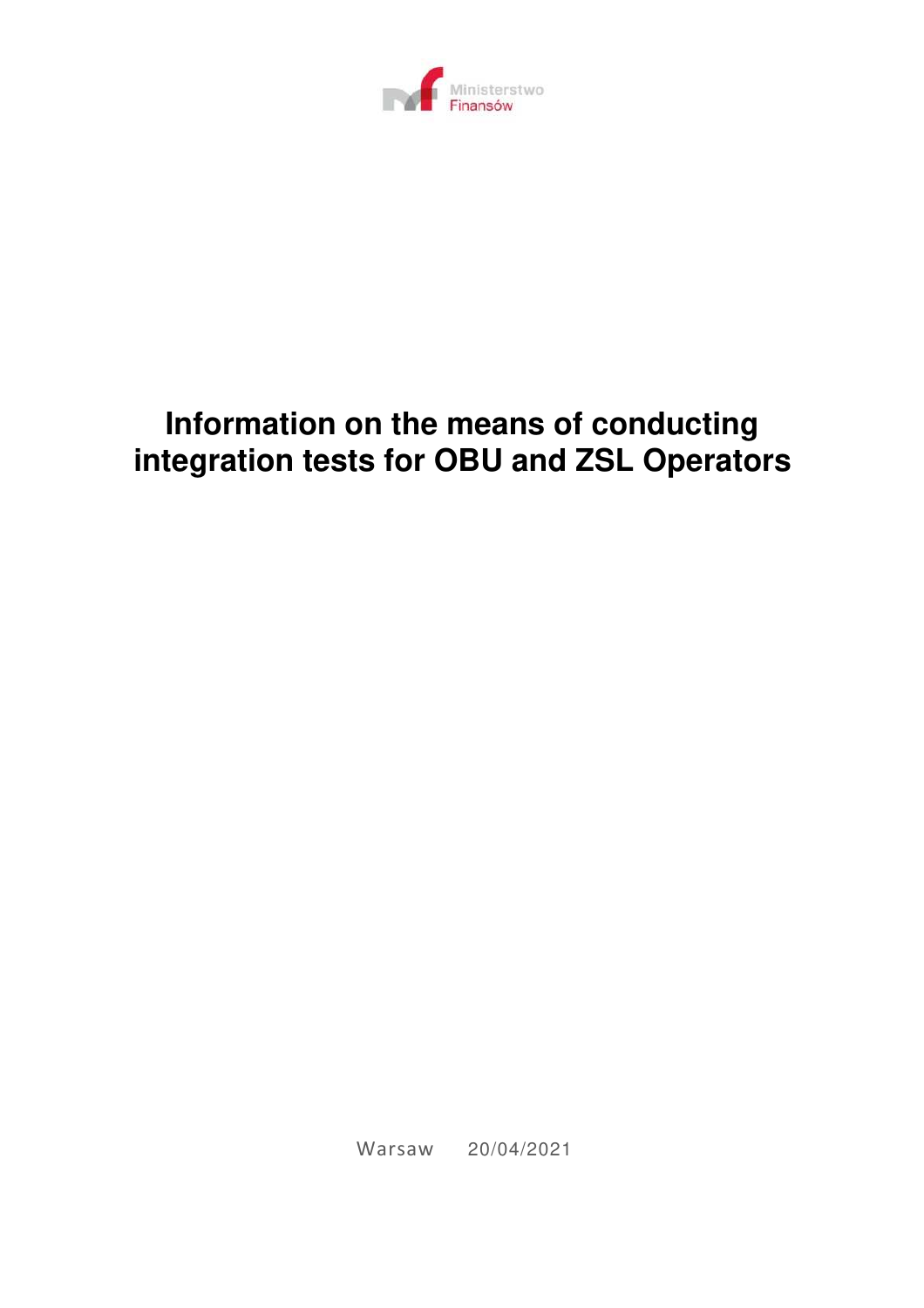### **Contents**

| 2 Verification of technical requirements and the means of transferring geolocation data.  4 |  |
|---------------------------------------------------------------------------------------------|--|
|                                                                                             |  |
|                                                                                             |  |
|                                                                                             |  |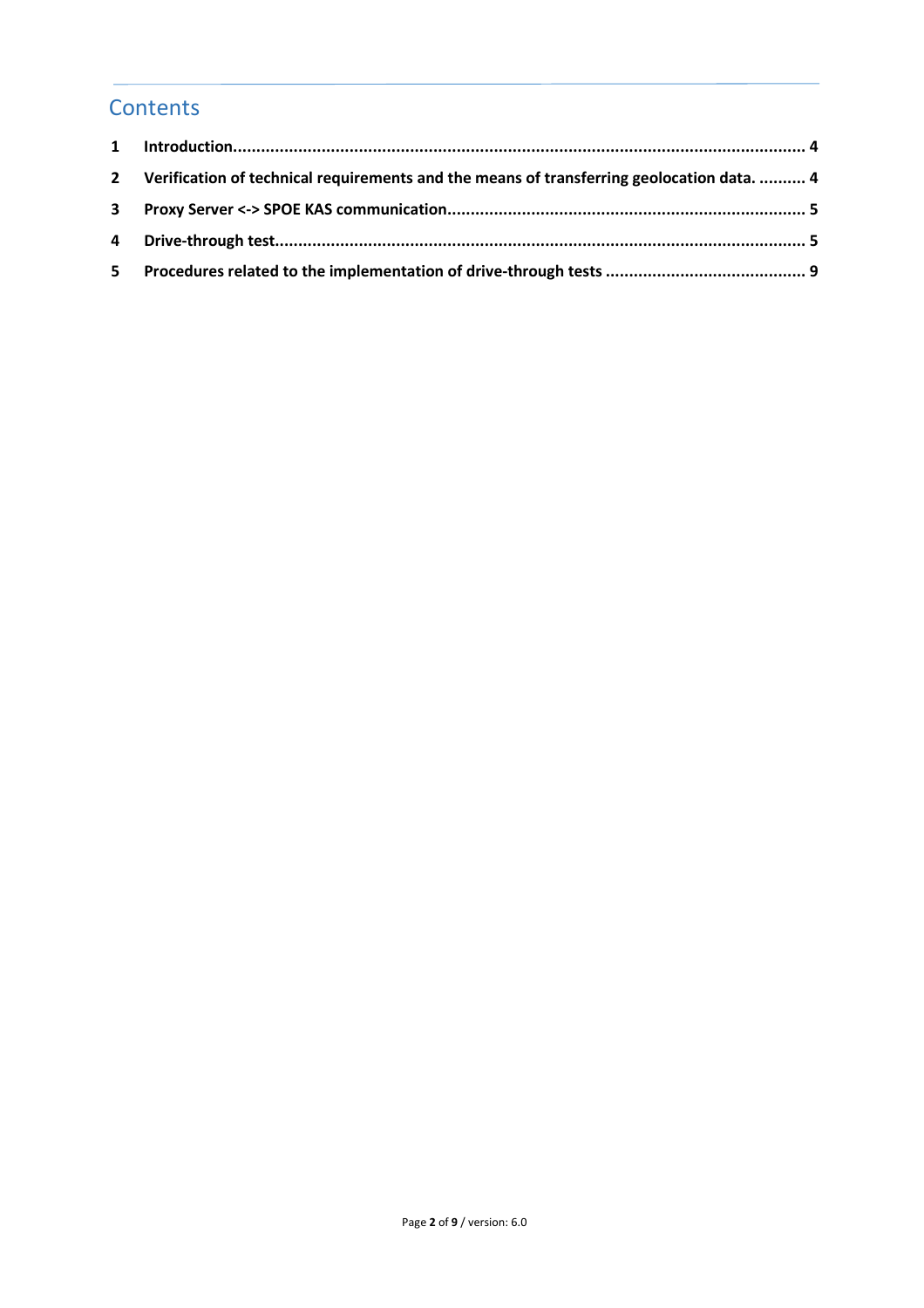# Dictionary of terms

| <b>Term</b>             | <b>Description</b>                                                                                                                                                                                                                                                                                                           |
|-------------------------|------------------------------------------------------------------------------------------------------------------------------------------------------------------------------------------------------------------------------------------------------------------------------------------------------------------------------|
| <b>Virtual Gantries</b> | A road area delimited by the characteristic points whose geographical<br>coordinates are located in the Central System. Detecting a vehicle drive-<br>through a virtual gantry takes place by checking whether the vehicle trace<br>registered by the OBU and sent to the Central System crosses the virtual<br>gantry area. |
| <b>OBE</b>              | (Eng. On Board Equipment) - a toll system component located in a moving<br>vehicle. For example: mobile devices (equipped with free software provided<br>by KAS), external location systems (ZSL), and on-board units (OBU) using<br>satellite positioning and data transmission technologies.                               |
| OBU                     | (Eng. On Board Unit - a device installed in a vehicle to collect the Electronic<br>Toll.                                                                                                                                                                                                                                     |
| OBU operator            | The OBU service management company.                                                                                                                                                                                                                                                                                          |
| ZSL operator            | The ZSL service management company.                                                                                                                                                                                                                                                                                          |
| <b>ZSL</b>              | - a system independent of the SPOE KAS that provides information on vehicle<br>location. Examples are solutions by EETS providers or solutions by<br>commercial companies for tracking the location and movement of vehicle<br>fleets.                                                                                       |
| <b>JSON</b>             | (Eng. JavaScript Object Notation) - a data exchange format.                                                                                                                                                                                                                                                                  |
| <b>JSON Schema</b>      | Defines the data structure in JSON.                                                                                                                                                                                                                                                                                          |
| <b>MCC</b>              | (Eng. Mobile Country Code) - a unique wireless network country of operation<br>identification number.                                                                                                                                                                                                                        |
| <b>MNC</b>              | (Eng. Mobile Network Code) - a wireless network (operator) identification<br>number unique within a given country.                                                                                                                                                                                                           |
| Jamming                 | GPS signal jamming by electronic devices.                                                                                                                                                                                                                                                                                    |
| Spoofing                | Attacks on an ICT system by impersonating another element of the IT<br>system.                                                                                                                                                                                                                                               |
| <b>EGNOS</b>            | (Eng. European Geostationary Navigation Overlay Service - the European GPS<br>and GLONASS systems and, in the future, the Galileo system.                                                                                                                                                                                    |
| PEM                     | (Eng. Privacy Enhanced Mail) - a file format for storing and sending<br>cryptographic keys, certificates, and other data defined in RFC 7468.                                                                                                                                                                                |
| Base64                  | Used to encode a sequence of bytes. Defined in RFC 4648.                                                                                                                                                                                                                                                                     |
| <b>TLS</b>              | (Eng. Transport Layer Security, a standard Internet cryptographic protocol<br>that ensures data transmission confidentiality and integrity, server<br>(sometimes client) authentication. This is a SSL protocol extension.                                                                                                   |
| <b>SSL</b>              | (Eng. Secure Socket Layer) - a standard cryptographic protocol used for<br>secure transmission of documents over computer networks.                                                                                                                                                                                          |
| <b>CSR</b>              | (Eng. Certificate Signing Request - a request to sign a certificate; an<br>encrypted message sent to the issuer in the process of applying for an                                                                                                                                                                            |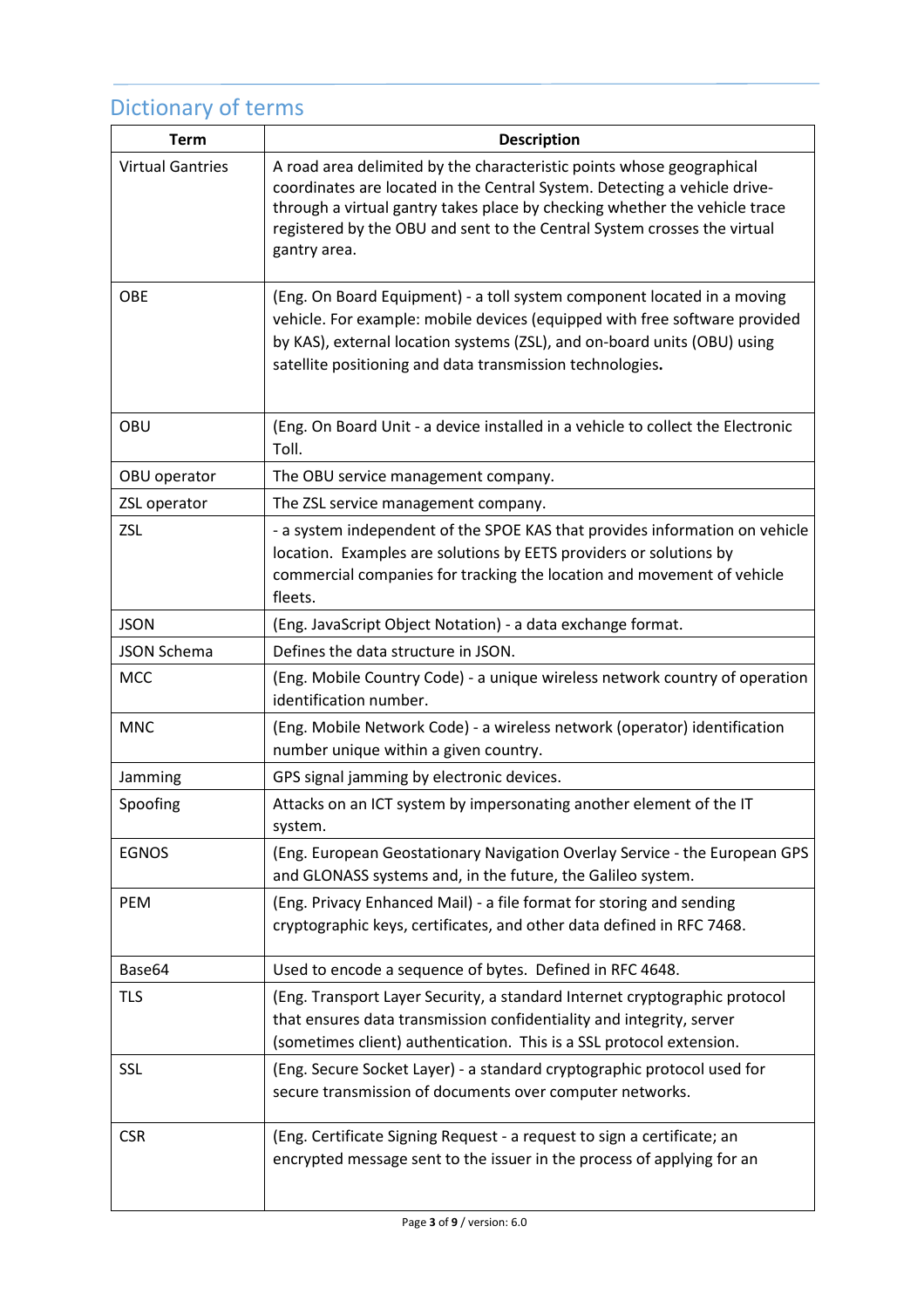|                 | SSL Certificate. During CSR generation, there is also a private key<br>created.                                      |
|-----------------|----------------------------------------------------------------------------------------------------------------------|
| <b>GPS</b>      | (Eng. Global Positioning System - an American radio navigation system based<br>on satellites.                        |
| <b>GNSS</b>     | (Eng. Global Navigation Satellite System - a global navigation system covering<br>the whole Earth. For example: GPS. |
| <b>SPOE KAS</b> | The Electronic Toll Collection System of the National Revenue Administration                                         |

#### 1 Introduction

The SPOE KAS is used for toll collection based on GNSS techniques. There must be OBE (On-Board Equipment) installed in the vehicle. Data from OBE devices are transferred to the SPOE KAS via the OBU Operator or ZSL Operator. It is also possible to transfer location data by means of a mobile application (this document does not contain information on data transfer by means of a mobile application). Fig.1 shows the mobile application that may be used to display the SPOE KAS feedback, e.g. balance status, to the driver.



Figure 1 Main system components discussed in this document.

This document describes the procedure of technical verification of location data delivery correctness by the OBU Operator or ZSL Operator.

## 2 Verification of technical requirements and the means of transferring geolocation data.

Upon registration of the test locating devices in the SPOE KAS, the verification of technical requirements may be commenced. This procedure consists of two stages:

- 1. Integration: Proxy Server <-> SPOE KAS.
- 2. E3E drive-through tests.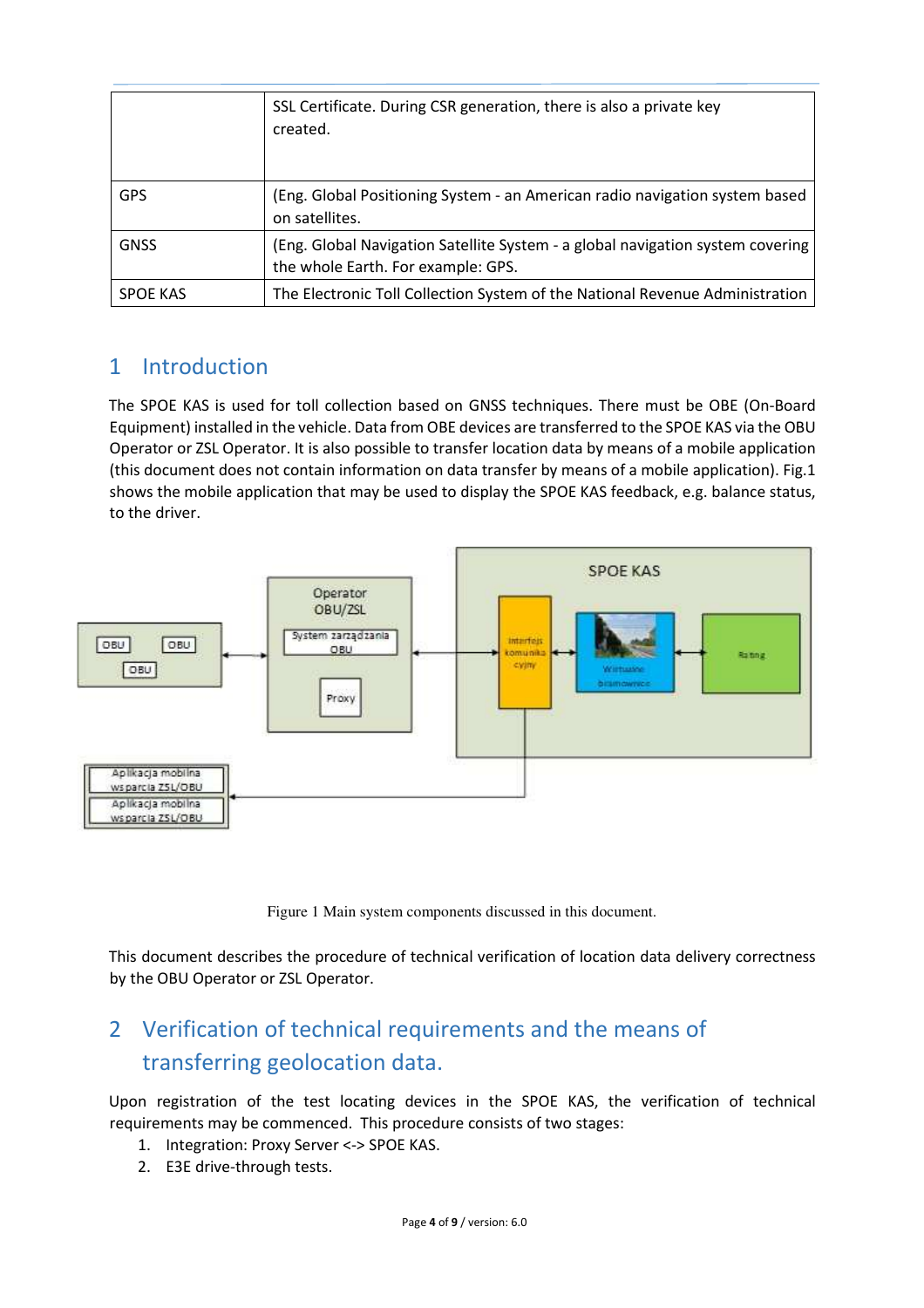



### 3 Proxy Server <-> SPOE KAS communication

The purpose of the first verification is to check the correctness of data transmission from the Operator's Proxy Server to SPOE KAS in accordance with the technical specification described in *the "Technical requirements for the transfer of geolocation data necessary for the electronic toll collection for OBU and ZSL Operators"* document.

#### 4 Drive-through test

The purpose of the case is to check the correctness of the detection of the events of driving through Virtual Gantries on the basis of the position location sent by the OBU/ZSL device.

The checking is carried out on the basis of two mapped routes made by vehicles with active devices:

- Route 1 Warsaw Legnica Warsaw,
- Route 2 Warsaw Modlin Warsaw.

A working, running OBU / ZSL device is a precondition for carrying out the tests in each vehicle. The device should be permanently connected to the power supply during testing. The device should receive GPS signals before the proper test (after the OBU and ZSL are started).

#### **Route 1**

Route 1 from Warsaw to Legnica via: A2, A1, S8 and A4 according to the map (Figure 3) (Detailed routes can be found in the file: SPOE\_1\_1.gpx oraz SPOE\_1\_1.kml), and towards Warsaw via A4, S8, A1, S8 according to the map (Figure 4) (Detailed routes can be found in the file: SPOE 1 2.gpx oraz SPOE 1 2.kml).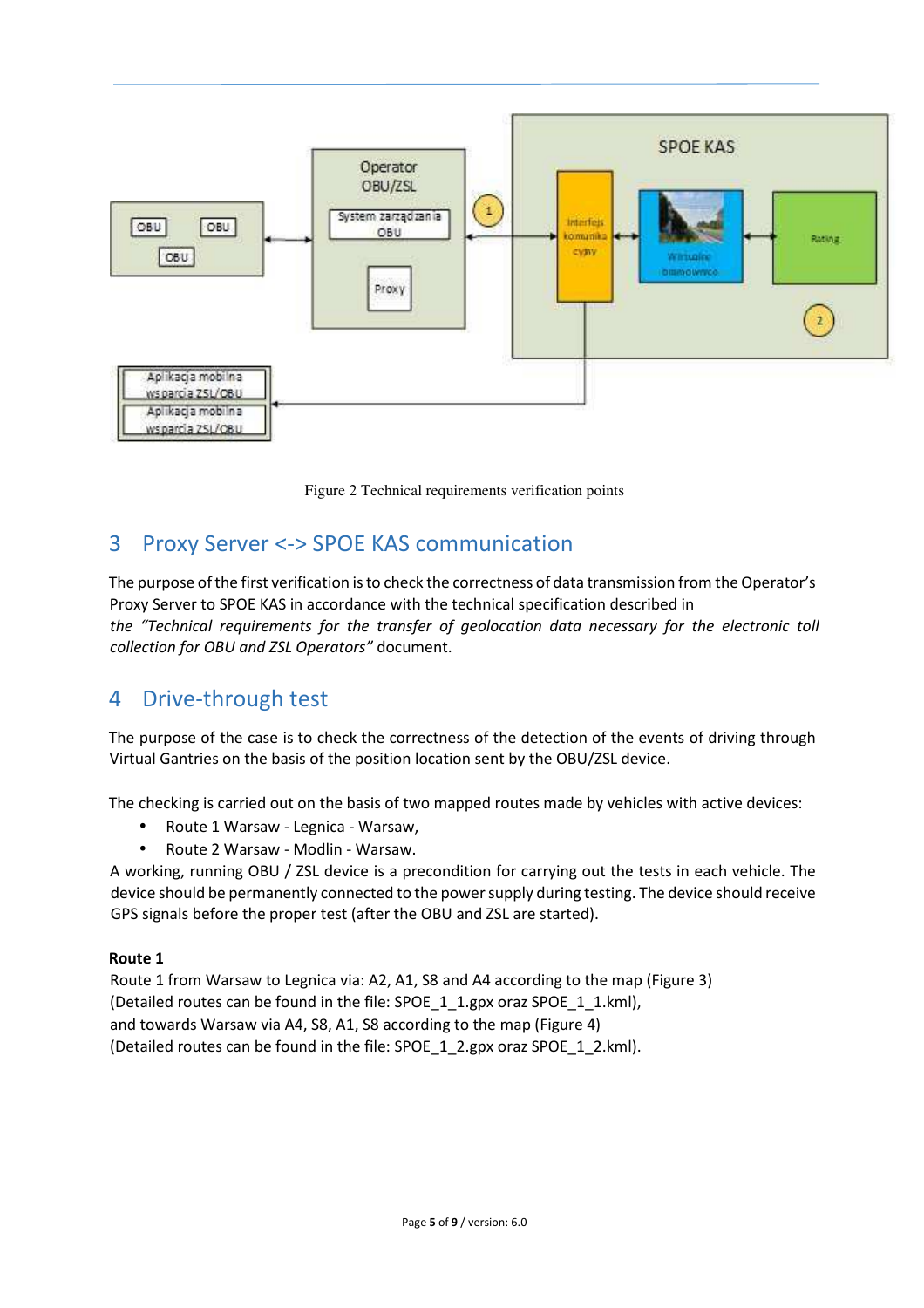

Figure 3 Warsaw-Legnica route



Figure 4 Legnica-Warsaw route

As part of the above drives, the vehicle should additionally perform the following activities to be checked:

- 1. Exiting the route to a MOP (devices running throughout the stop lasting 30 minutes) MOP Chojny Północ.
- 2. Exiting from the route to a MOP (complete deactivation of the OBU device for the duration of the stop 30 minutes after stopping, activating immediately before starting the drive) (MOP Chojny Południe + ad hoc)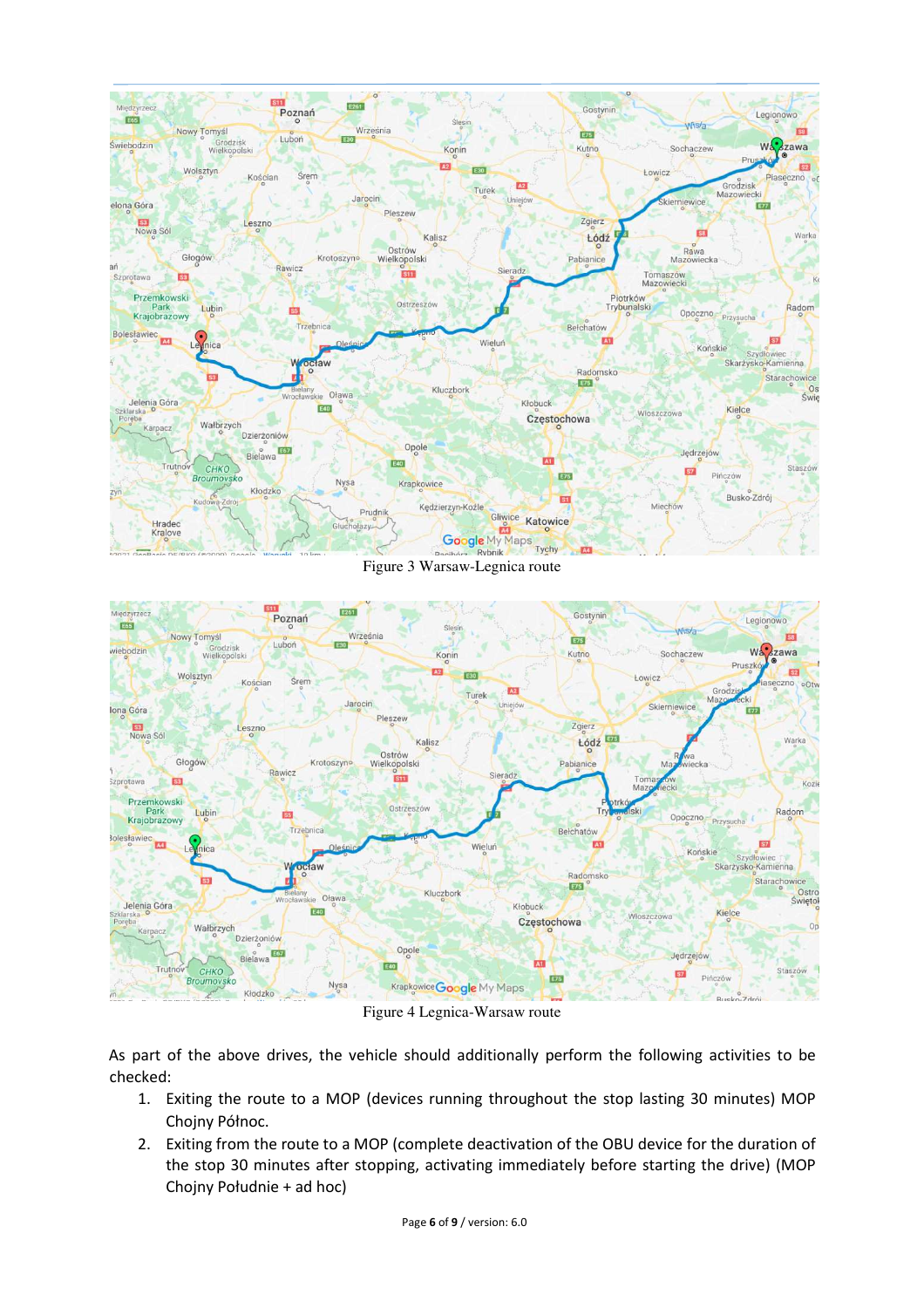3. Driving along a section parallel to the toll road (no events of crossing a virtual gantry should be detected) - from the Wolbórz S8 junction - to the Studzianki Kolonia S8 junction, back to S8 at the Wolbórz junction, according to the map in Figure 5.



Figure 5 Toll-free section, side road test along S8 (Detailed routes can be found in the file: SPOE\_1\_3.gpx oraz SPOE\_1\_3.kml)

#### **Route 2**

Route 2 from Warsaw to Modlin and back to Warsaw via the following roads: DK7, S7 (Figure 6), as follows:

- DK7 border of the city of Warsaw Czosnów (intersection with district road no. 2405W),
- S7 Czosnów (intersection with district road no. 2405W) Modlin junction,
- S7 Modlin junction Czosnów (intersection with district road no. 2405W),
- DK7 Czosnów (intersection with district road no. 2405W) border of the city of Warsaw,
- Drive along side sections, parallel to the toll section (there should not be any drive through the virtual gantry) in accordance with the map in Figure 7:
	- o Drive through a side road on the south side of DK7, Gdańska street, Cząstków Mazowiecki, Modlińska street, Dziekanów Leśny, Kolejowa street (side street to DK7) from Dziekanów Leśny to Łomianki,
	- $\circ$  Drive through a side road on the north side of DK7, Firmowa street, Cząstków Mazowiecki, Modlińska street, Dziekanów Leśny, Kolejowa street (a side street to DK7) from Dziekanów Leśny to Łomianki;
- Return to Warsaw via DK7.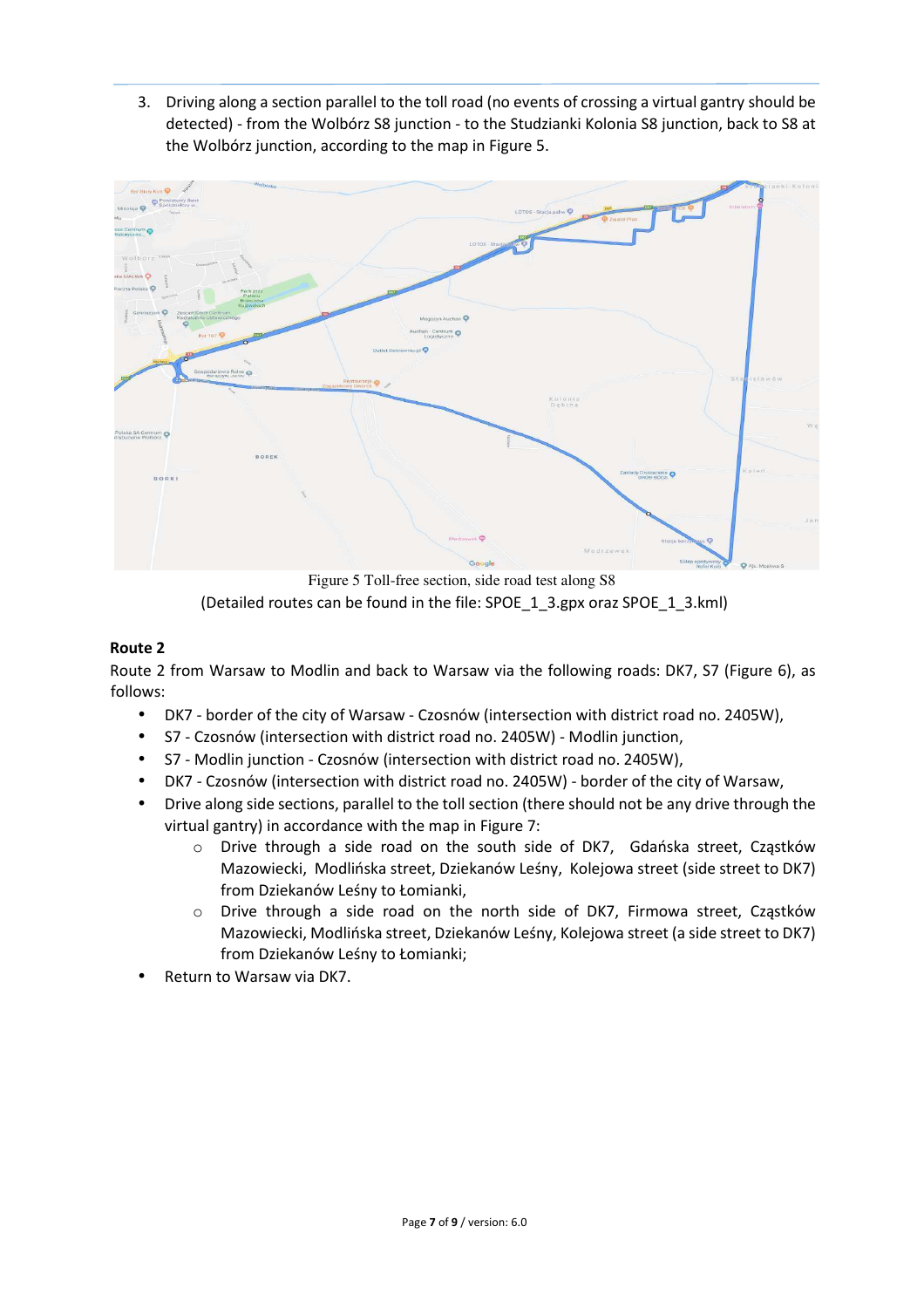

Figure 6 Route to Modlin and back. (Detailed routes can be found in the file: SPOE\_2\_1.gpx oraz SPOE\_2\_1.kml)



Figure 7 Route to Modlin - drive through parallel roads (Detailed routes can be found in the file: SPOE\_2\_2.gpx oraz SPOE\_2\_2.kml)